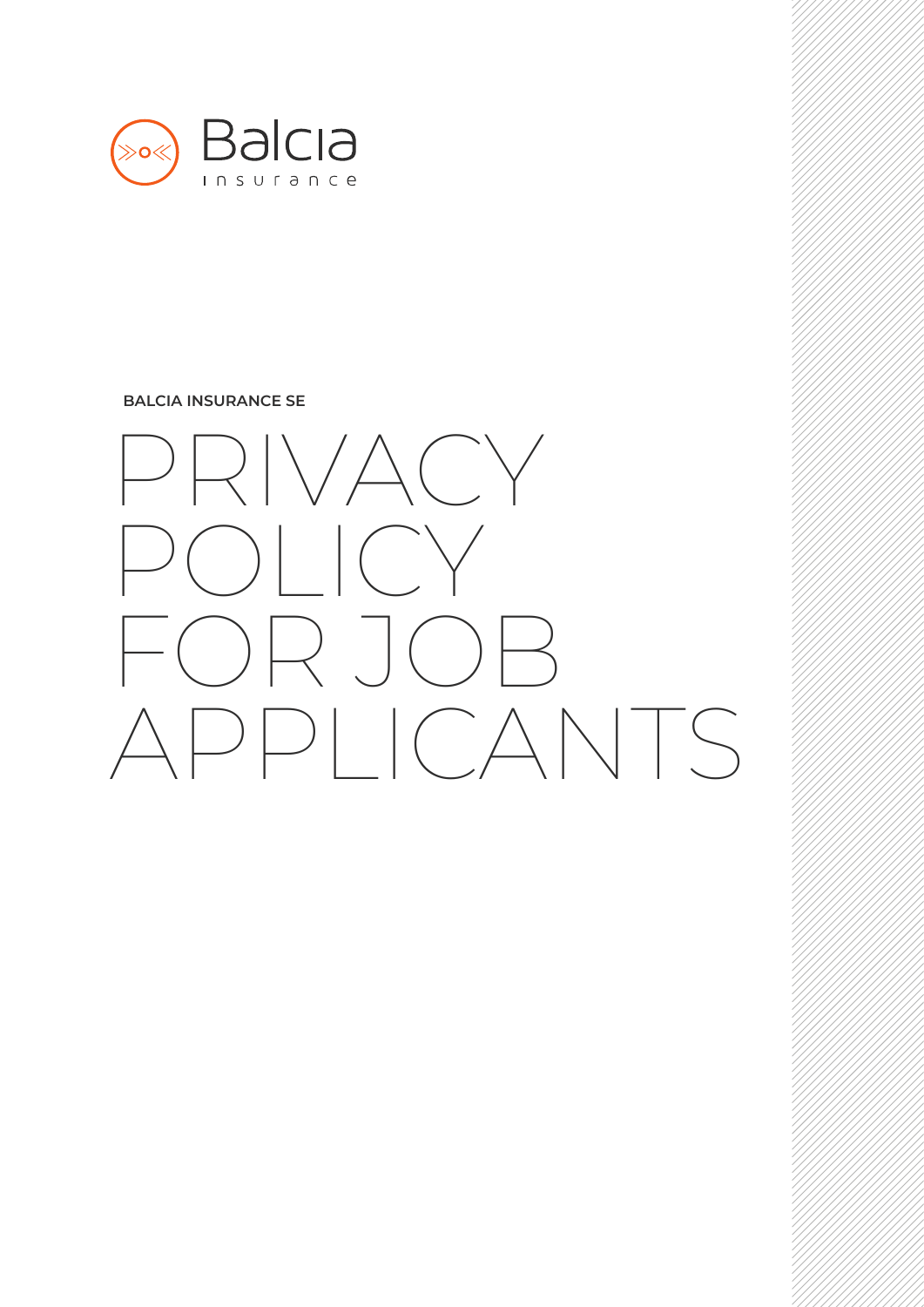# WHO IS YOUR PERSONAL DATA CONTROLLER?

Your personal data controller is Balcia Insurance SE (we, Balcia, insurer), registered in Latvia with the registration number 40003159840, legal address Krišjāņa Valdemāra iela 63, Riga, LV-1010, Latvia. Phone: +37167030500 E-mail: balcia@balcia.com

## HOW TO CONTACT OUR DATA PROTECTION OFFICER?

If you have any questions related with personal data processing done by Balcia, you can contact our data protection officer by sending an e-mail to dpo.contact@balcia.com or by calling +37167030500.

#### WHY DO WE PROCESS YOUR PERSONAL DATA?

We process your personal data when it is necessary for:

- Your identification;
- taking steps prior to entering into an employment contract;
- compliance with a legal obligation to which Balcia is subject, e.g. compliance with the requirements of supervisory authority, law enforcement institutions, tax authorities etc.;
- the purposes of the legitimate interests of Balcia, e.g. recruiting employees etc.;
- specific purposes you have given your consent to, e.g., to keep your CV to contact you for future vacancies etc.

### WHAT PERSONAL DATA DO WE PROCESS?

By personal data we understand any information that allows us to directly or indirectly identify you (the data subject), for example, name, identification number, location data, online identifier or one or more factors specific to the physical, physiological, genetic, mental, economic, cultural or social identity.

We might process the following categories of personal data (the list is not exhaustive):

- information which identifies you as an applicant for our vacancy (name, surname, address, email, phone number);
- data from your CV (education, job experience, skills etc.);
- data about and from your job interview.

#### HOW DO WE COLLECT YOUR PERSONAL DATA?

Usually we receive personal data directly from you (our job applicant) when you submit your application for our vacancy, if you have given your consent it is possible that we might receive some personal data (i.e. references) from your previous employer.

#### WHY DO YOU HAVE TO PROVIDE YOUR PERSONAL DATA TO US?

For Balcia to evaluate your compliance with the requirements of the particular job, you have to submit your personal data, such as educations, work experience etc. that is related with the particular job.

If you do not provide the information requested by Balcia that is relevant for the particular job, Balcia is not able to evaluate whether you are fit for the particular job, as a result you cannot be hired.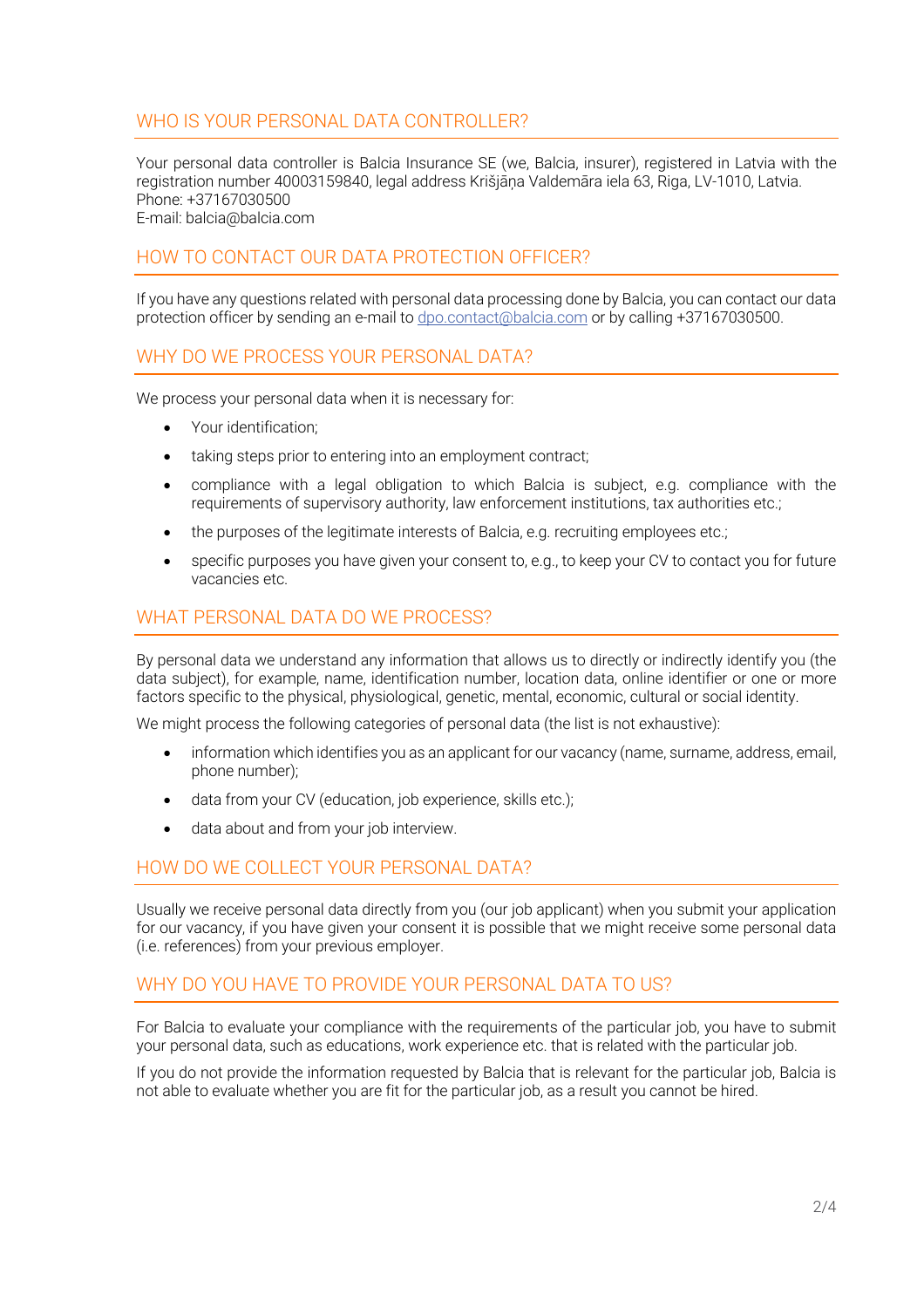## WITH WHOM DO WE SHARE YOUR PERSONAL DATA?

- In cases and to the extent specified by law we might transfer your personal to persons or institutions duly authorized by law, for example, supervisory authority, law enforcement institutions etc.
- We might use authorised processors for processing of your personal data related to our everyday operation, for example, postal, archiving services, translators, legal consultants etc. In such cases, we ensure that such processors provide sufficient guarantees to implement appropriate technical and organisational measures in such a manner that processing meets the requirements of the applicable law, including General Data Protection Regulation, and ensure the protection of the rights of the data subjects.

## FOR HOW LONG WILL WE PROCESS YOUR PERSONAL DATA?

Your personal data will be processed no longer than necessary. The data storing period may depend on the concluded contract, the consent you have provided, the legitimate interest of Balcia or the applicable law (for example, labour law, civil law, bookkeeping regulatory enactments etc.).

In cases when you withdraw your consent where you have provided it, in cases where it is necessary for our legitimate interests, we will still be processing your personal data we have collected during the period when your consent was valid until the data storage period expires.

### HOW DO WE ENSURE SECURITY OF YOUR PERSONAL DATA?

For processing of your personal data, we have implemented appropriate organizational and technical security measures to guarantee personal data security, including protection against unauthorized or unlawful personal data processing, accidental loss or destruction of personal data.

## WHAT ARE YOUR RIGHTS AS A DATA SUBJECT?

In accordance with the General Data Protection Regulation, as a data subject you have the right to:

- request from Balcia access to personal data. This means that you can request for us to inform you whether we process your personal data, provide you with a copy of your personal data we process, provide information about your personal data processed by us (for example, what data about you and for what purposes we collect, to whom we disclose your personal data, whether we transfer this data outside the European Union and other information);
- request from Balcia rectification of personal data. This means that if you see that personal data we collect about you is incorrect or inaccurate, you can request us to rectify or supplement such data;
- request from Balcia erasure of personal data. This means that you can request from us to delete your personal data in cases when this data is no longer necessary for the purposes it was collected for, when you have withdrawn your consent, when you object to processing of your personal data by us, when you believe we process your personal data unlawfully, and other cases. In some cases, we will not be obliged to delete your personal data, for example, when such processing is required by the applicable regulatory enactments or for the purposes for defending legal claims.
- request from Balcia restriction of processing concerning your personal data. This means that you can request us to restrict the processing of your personal data, except for storage, in cases you contest the accuracy of your personal data, you believe your personal data is being processed unlawfully, your personal data is no longer necessary for the purposes it was collected for, you object to processing of your personal data until it is checked, whether our legitimate reasons override your reasons. During the period of the restriction of processing of your personal data, we might not be able to provide you our services;